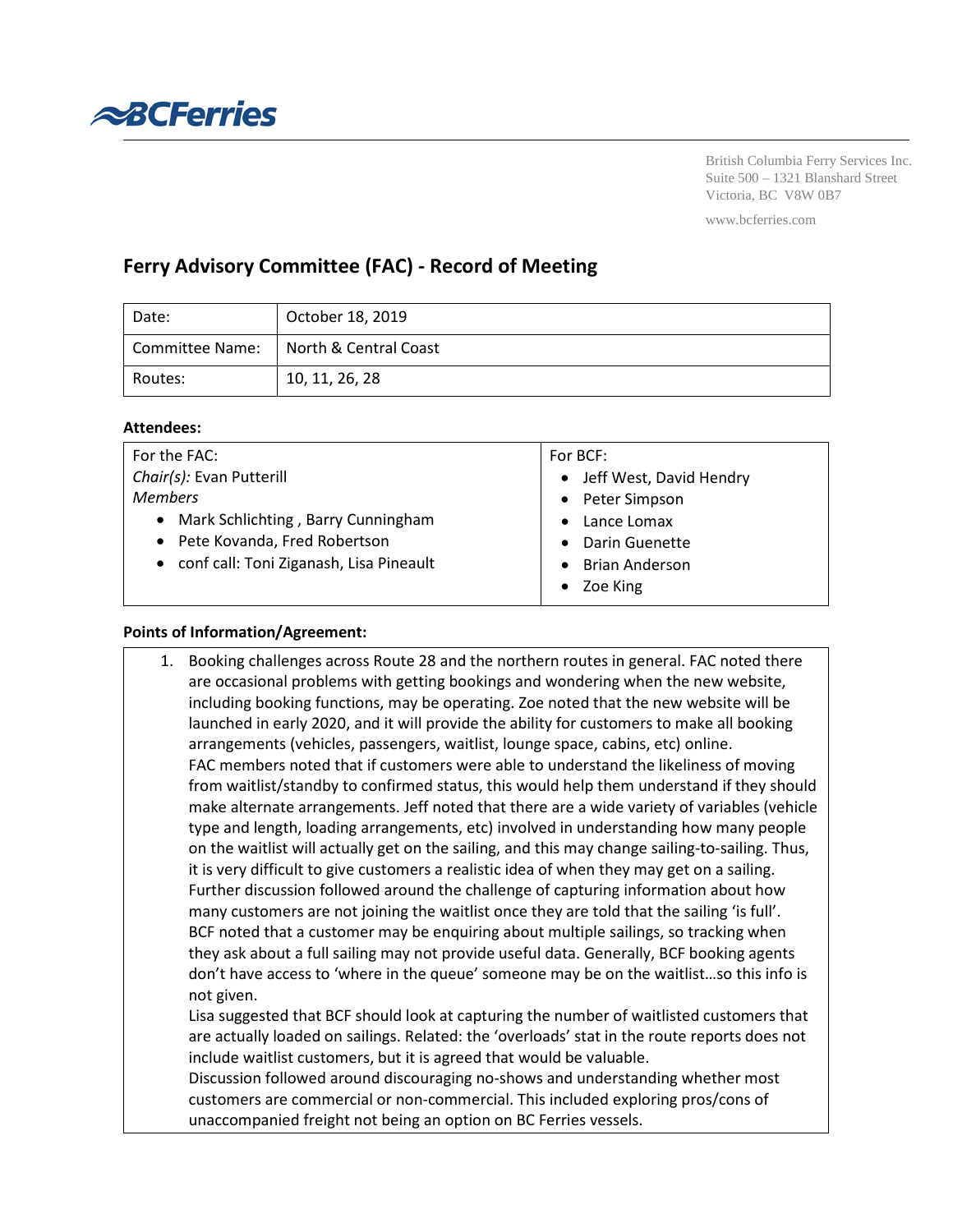2. Summer schedule. Mark noted that the Route 28A (Central Coast connector) schedule does not provide for connections to northern ports, without an overnight in Bella Bella. Although the number of customers looking for this service may be low, it is not convenient. Peter noted that the structure of the contract BCF operates within is designed to provide southern connections only, and thus the schedule is built to satisfy this. The sheer number of customers travelling north has shown to be very low, so this makes sense.

Mark also asked for feedback from other Central Coast FAC members on how the frequency of Route 28A is working. Toni noted that the fact that the connection from Ocean Falls to Bella Coola takes 10 hours is not at all useful for customers, nor does the 'quick turnaround' promote anyone staying in Ocean Falls. Peter explained that the 4 day/8 day cycle for Route 28A service happens because the Sea Wolf needs to be in Port Hardy every second day, and thus it cannot be in the Central Coast ports on a weekly basis (every 7 days). As well, the fact that there is one crew operating Route 28/28A, the schedule must be set as to connect traffic in Bella Bella, and still get the crew somewhere at the end of their maximum allowable crew day. FAC asked to see utilizations stats for Route 28 and 28A separated. BCF agreed this makes sense. BCF noted that Route 28 will operate June 3-Sept 30 for 2020 and bookings should be

open for all Northern routes in early November.

- 3. Overlength resident rate access. Mark noted that Central Coast residents are not getting residents rate with overlength vehicles. Zoe noted that both underheight and overheight extra-length vehicles are applicable to the lower resident rate. Discussion on hostling extra-length when a customer was also travelling continued. It was noted that for a certain total length, one will find it is less expensive to 'separate a trailer' and book it as a hostle, and customers do have this option.
- 4. Route 10 customer accommodation. As the winter service on Route 10 is an overnight service, there may not be enough cabins available for all customers…can the Aurora and Raven lounges be made available? Zoe confirmed that the Aurora can be booked yearround, on both Route 10 and 11. It may be that customers are not being told that they have the option to book the Aurora lounge when no cabins are available. Mark suggested that the winter rate for the Aurora lounge should be lowered, as the customers are almost only residents. Evan added that perhaps the lounge could be open free all winter for residents, but full cost during peak season.
- 5. Brochure racking on Sea Wolf. Pete Kovanda noted that he has heard from an operator that racking cards on the Sea Wolf is 'too difficult'; may be the number of cards or cost. It was agreed that BCF reps can put operators in touch with Marketing (who manage this process) directly…as maybe there can be something tailored to Route 28.
- 6. Route 11 shoulder season. Evan noted that Route 11 communities may be putting pressure on the Ministry to look at increasing sailing frequencies in 'both shoulder seasons'.
- 7. Resident rates for North Coast (Prince Rupert and area). Residents look to the ferry more so in the winter, as highways may not be reliable. Thus, they are keen in seeking a reduction in fares, if possible. However, it was noted that the resident rates in place for other communities are already set at the off-peak rate…not a discount from that rate like what is being suggested here. Evan noted that this may be a good case for the community to seek a discount from the Province.